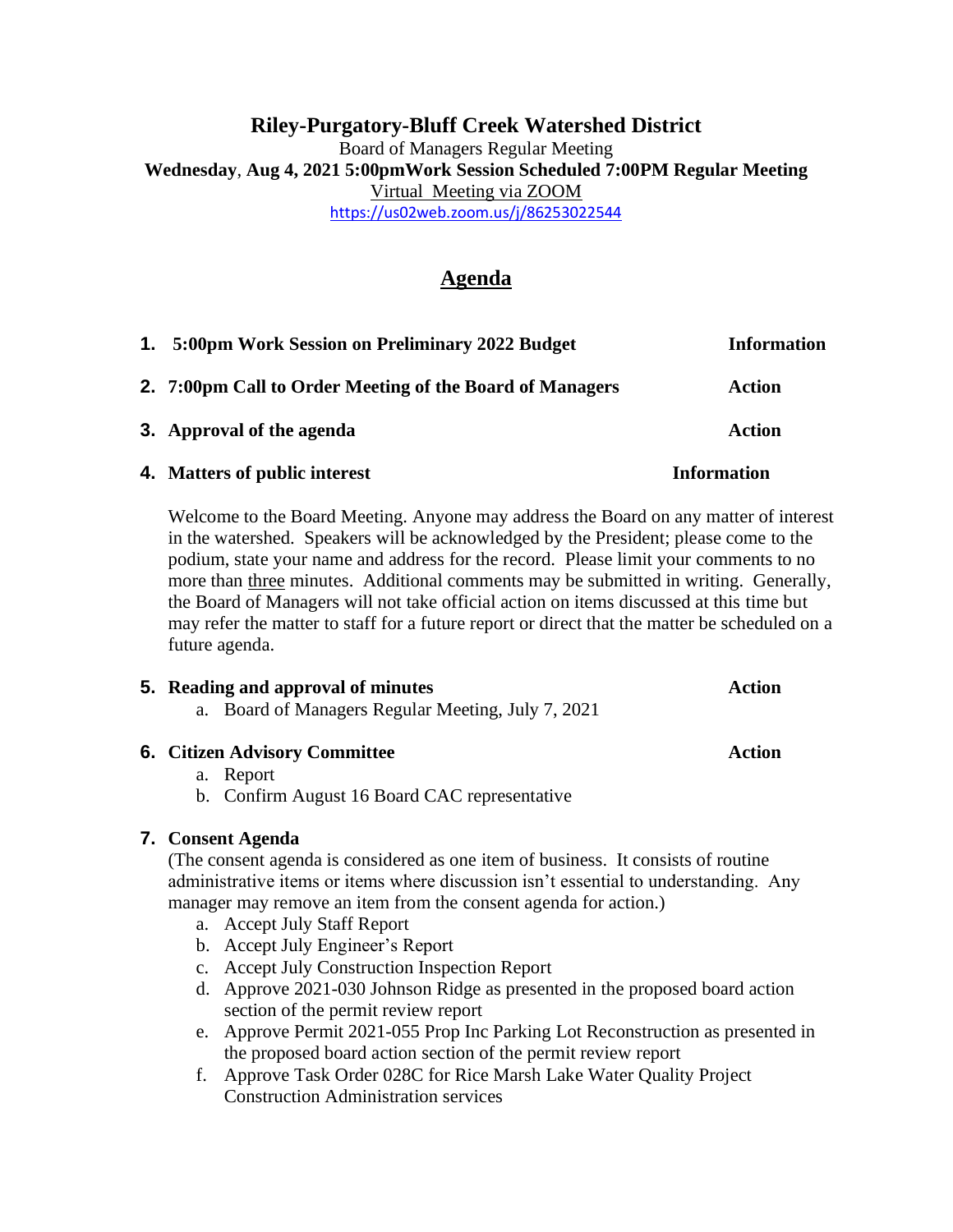- g. Ratification of SRF Contract for St Hubert
- h. Authorize Administrator to register and pay for managers, CAC members, and staff for the MN Water Resources Conference, Oct. 19-20, 2021.
- **8.** Action Items **Action Action Action** 
	- a. Pulled consent items
	- b. Accept June Treasurer's Report
	- c. Approve paying of the bills
	- d. Permit 2021-012 Noble Hill
		- 1. Accept Slope Stability Analysis for Noble Hill.
		- 2. Consider approval of permit 2021-012 Noble Hill as presented in the proposed board action section of the permit review report.
	- e. Middle Riley Creek Stabilization Project
		- 1. Consider award of Middle Riley Creek Stabilization Project as presented in the recommended board action section of the Engineer's memorandum.
		- 2. Consider approval of cooperative agreement with Bearpath Golf and Country Club and authorize President Ward to sign.
		- 3. Consider approval of license with Bearpath Homeowners' Association and authorize President to sign.
		- 4. Approve Task Order 029B for Middle Riley Creek Stabilization Project Construction Administration services
		- 5. Permit 2021-017 Middle Riley Creek Stabilization Project
			- i. Consider approval of request for variance from Rule D, Subsection 3.2.b minimum and average buffer widths for permit application 2021- 017 Middle Riley Creek Stabilization Project
			- ii. Consider approval of request for variance from Rule D, Subsection 3.4 buffer monumentation requirements for permit application 2021-017 Middle Riley Creek Stabilization Project.
			- iii. Consider approval of permit 2021-017 Middle Riley Creek Stabilization Project as presented in the proposed board action section of the permit review report.
	- f. Consider award of Pioneer Wetland Restoration Project as presented in the recommended board action section of the Engineer's memorandum.
	- g. Consider award of Rice Marsh Lake Water Quality Project as presented in the recommended board action section of the Engineer's memorandum.
	- h. Consider approval of award for Information Technology Consulting services and authorize Smith Partners to draft contract and Interim Administrator Jeffery to sign the contract.
	- i. Consider approval of award for Banking services.
	- j. Consider approval of award for Accounting services and authorize Smith Partners to draft contract and Interim Administrator Jeffery to sign the contract.
	- k. Consider approval of award for Audit services and authorize Smith Partners to draft contract and Interim Administrator Jeffery to sign the contract.
	- l. Consider approval of award for Legal services and authorize Smith Partners to draft contract and Interim Administrator Jeffery to sign the contract.